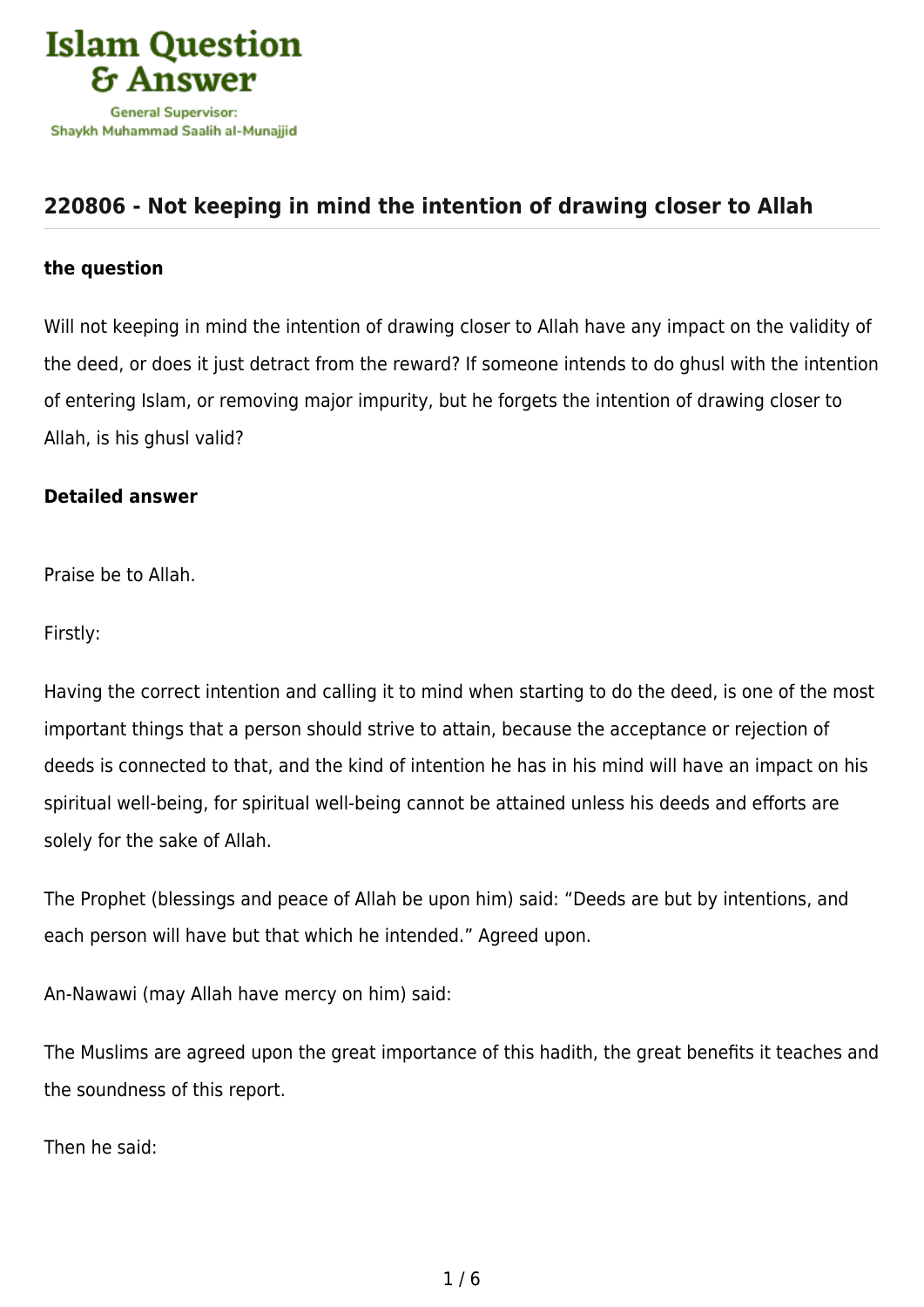

Shavkh Muhammad Saalih al-Munaiiid

The majority of scholars, including linguists, scholars of usool and others, said that the wording of the hadith means that deeds are strongly connected to intention, as it affirms what is mentioned that negates everything else. So this hadith may be understood as meaning that righteous deeds are counted as such if there is a sound intention, and they are not counted as such if there is no sound intention. This indicates that purification (tahaarah) – which includes wudoo', ghusl and tayammum – is not valid unless it is preceded by the intention. The same applies to prayer, zakaah, fasting, Hajj, i'tikaaf and all other acts of worship.

End quote from Sharh Muslim by an-Nawawi (13/47).

Ibn Rajab (may Allah have mercy on him) said:

The words that follow that, "and each person will have but that which he intended" form a statement that what a person gets from his deeds is dependent upon what he intended thereby. If he intended good, he will attain good, and if he intended evil, he will attain evil. This is not merely a repetition of the first sentence, because the first sentence indicates that the soundness or otherwise of the deed is dependent upon the intention behind the deed, whilst the second sentence indicates that the reward of the doer for his deed will be commensurate with his sound intention, and his punishment for it will be commensurate with his bad intention. His intention may be permissible, in which case the deed is also permissible, but he may attain neither reward nor punishment. Whether the deed is valid, invalid or permissible is determined on the basis of the intention that motivated him to do it and led to the deed being done; and the reward or punishment of the doer, and whether the deed is sound or not, is dependent upon the intention, because of which the deed will be either valid, invalid or permissible.

End quote from Jaami' al-'Uloom wa'l-Hikam (1/65). See also I'laam al-Muwaqqi'een (3/91).

Secondly: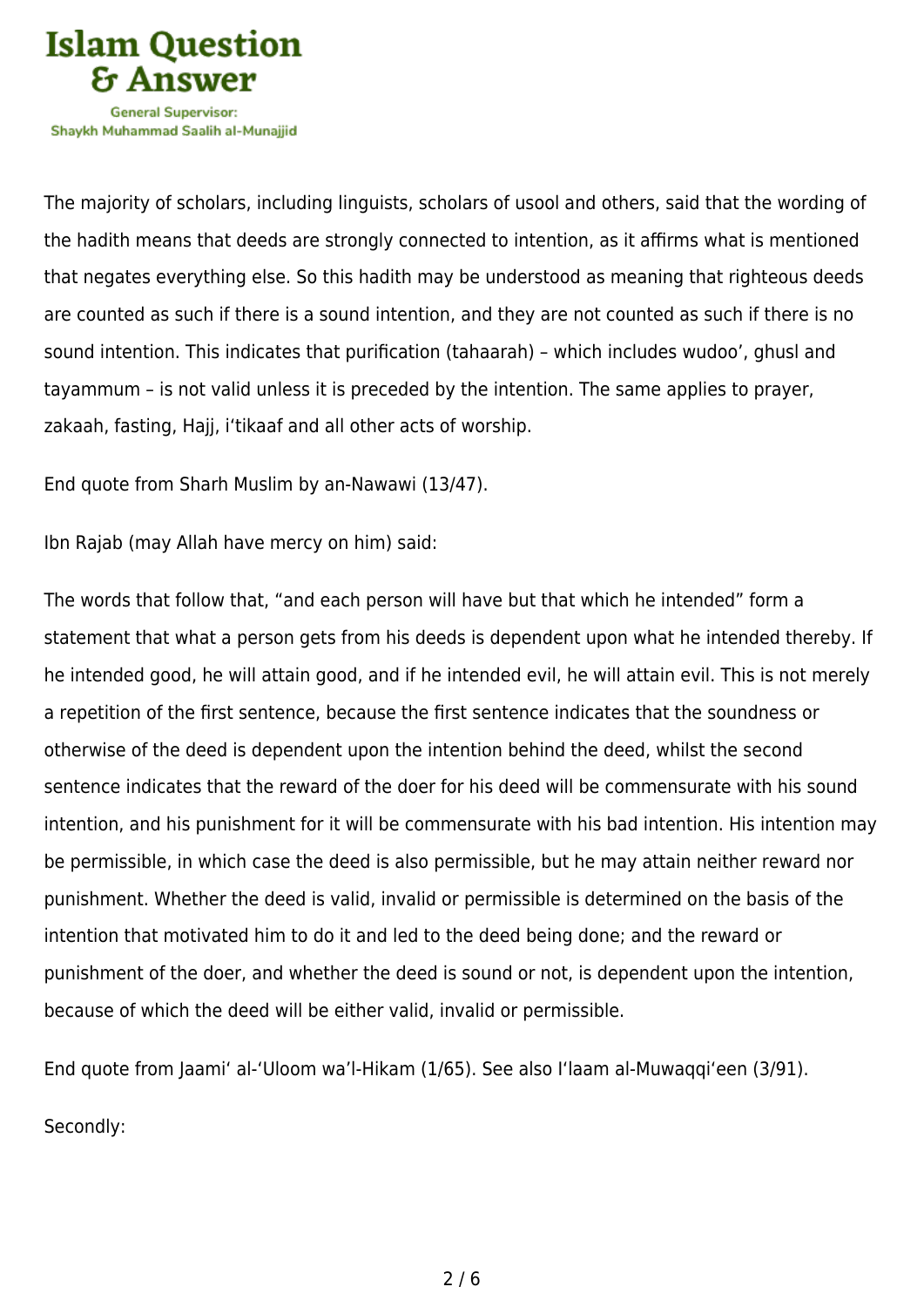

The intention on the basis of which deeds are judged to be either valid or invalid, and concerning which the fuqaha' speak, is the intention by which one differentiates between the good deed one is doing and other good deeds. As for the intention which is connected to whether the deed will be accepted or rejected, it is the intention which shows whether the deed is done for the sake of Allah or not, and this is what may be described as sincerity.

Ibn Rajab (may Allah have mercy on him) said:

It should be understood that the word niyyah (intention) in linguistic terms refers to a kind of purpose or aim, even though there may be some differences between these terms; this is not the place to discuss that.

The word niyyah, in the discourse of the scholars, has two meanings:

The first is that intention which distinguishes one act of worship from another, such as distinguishing Zuhr prayer from 'Asr prayer, or distinguishing the fast of Ramadan from other fasts, or distinguishing acts of worship from habits, such as distinguishing ghusl in the case of janaabah from "ghusl" (bathing) in order to cool down or clean oneself, and the like. This niyyah is what is often referred to by the fuqaha' in their books.

The second meaning is the intention which determines who the deed is intended for, and whether it is for the sake of Allah alone, with no partner or associate, or for someone else, or for Allah and someone else. This niyyah is mentioned in books that speak of spiritual matters, such as sincerity and the like. It is the intention that is often mentioned in the words of the earlier salaf.

End quote from Jaami' al-'Uloom wa'l-Hikam (1/65).

To sum up:

The niyyah on which the validity or soundness of the deed depends is the intention that makes the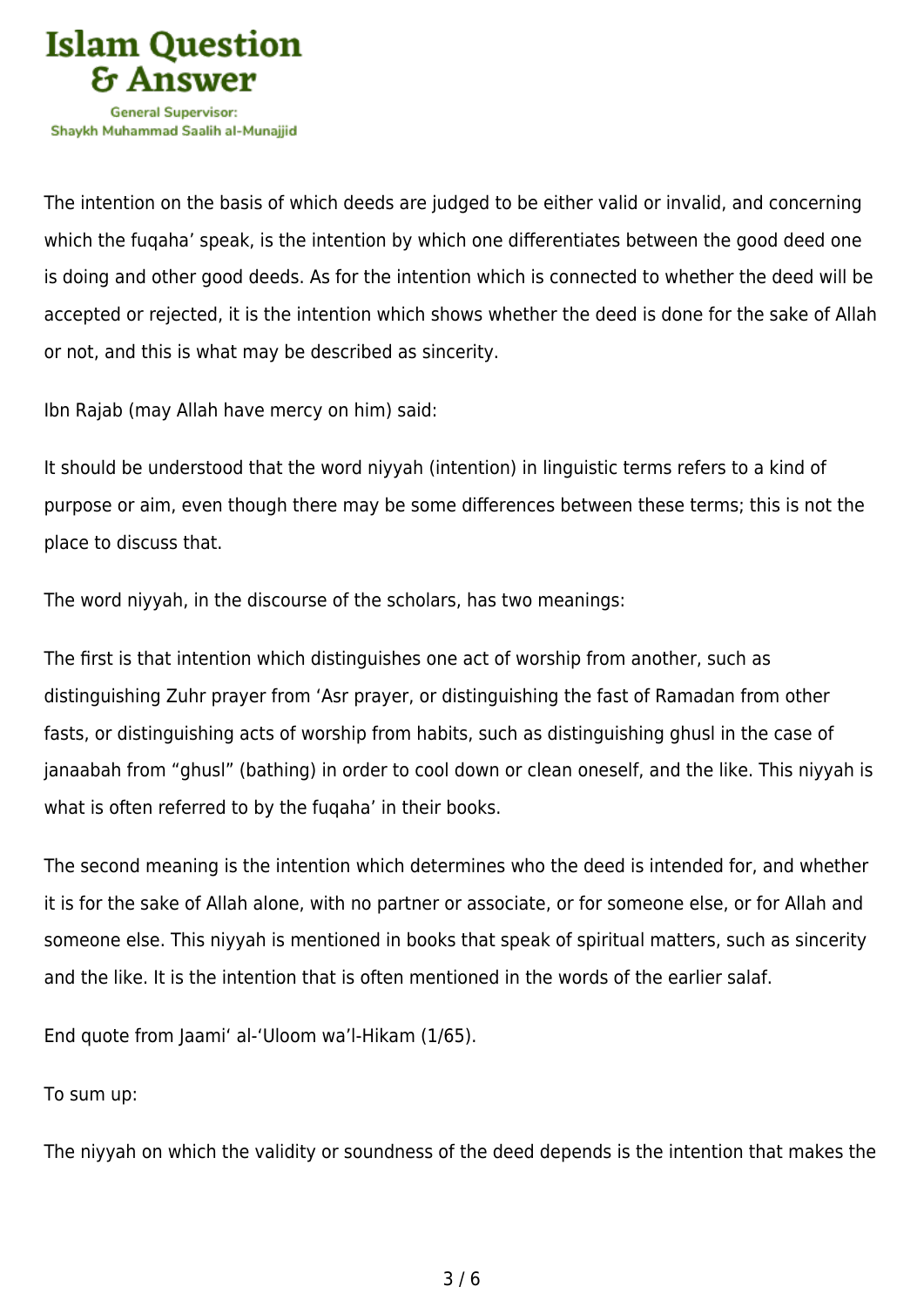

particular act that the person wants to do distinct from another, so it distinguishes ghusl in the case of janaabah from bathing in order to clean oneself or cool down, and so on.

This is what is required in order for the deed to be valid.

With regard to the intention of drawing closer to Allah, this is a matter concerning which people vary a great deal, and Allah will appreciate the doer and his deed commensurate with the degree to which he achieves this intention and how sincerely it is done for the sake of Allah.

In that regard, it is not essential for the doer to call to mind the intention of drawing closer to Allah with this specific wording. Rather if he intends to do an act of worship, or to worship Allah and obey Him, or to adhere to His command, and other sound, shar'i purposes, that is sufficient.

See: al-Mawsoo'ah al-Fiqhiyyah (33/92 ff); Maqaasid al-Mukallifeen by al-Ashqar (50-56).

Perhaps this is why some of the fuqaha' were of the view that it is not essential to have the specific intention of drawing closer to Allah when doing righteous deeds; rather it is sufficient to intend to do the specific deed or specific act of worship, whilst distinguishing it from others.

See: at-Talkhees fi Usool al-Fiqh by al-Juwayni (1/486); al-Mustasfa min 'Ilm al-Usool by al-Ghazaali (1/62).

This intention, which is required in order for the deed to be acceptable, is usually already in the person's mind when he does the deed. Otherwise, what would prompt the one who wants to enter Islam to do ghusl? And what would prompt the menstruating woman, when her period ends, to do ghusl, especially when it is very cold?

Shaykh al-Islam Ibn Taymiyah (may Allah have mercy on him) said:

A person may have in his heart intentions, thoughts and emotions, without realizing that they are there. Having something in the heart is one thing, and being aware of it is something else. Hence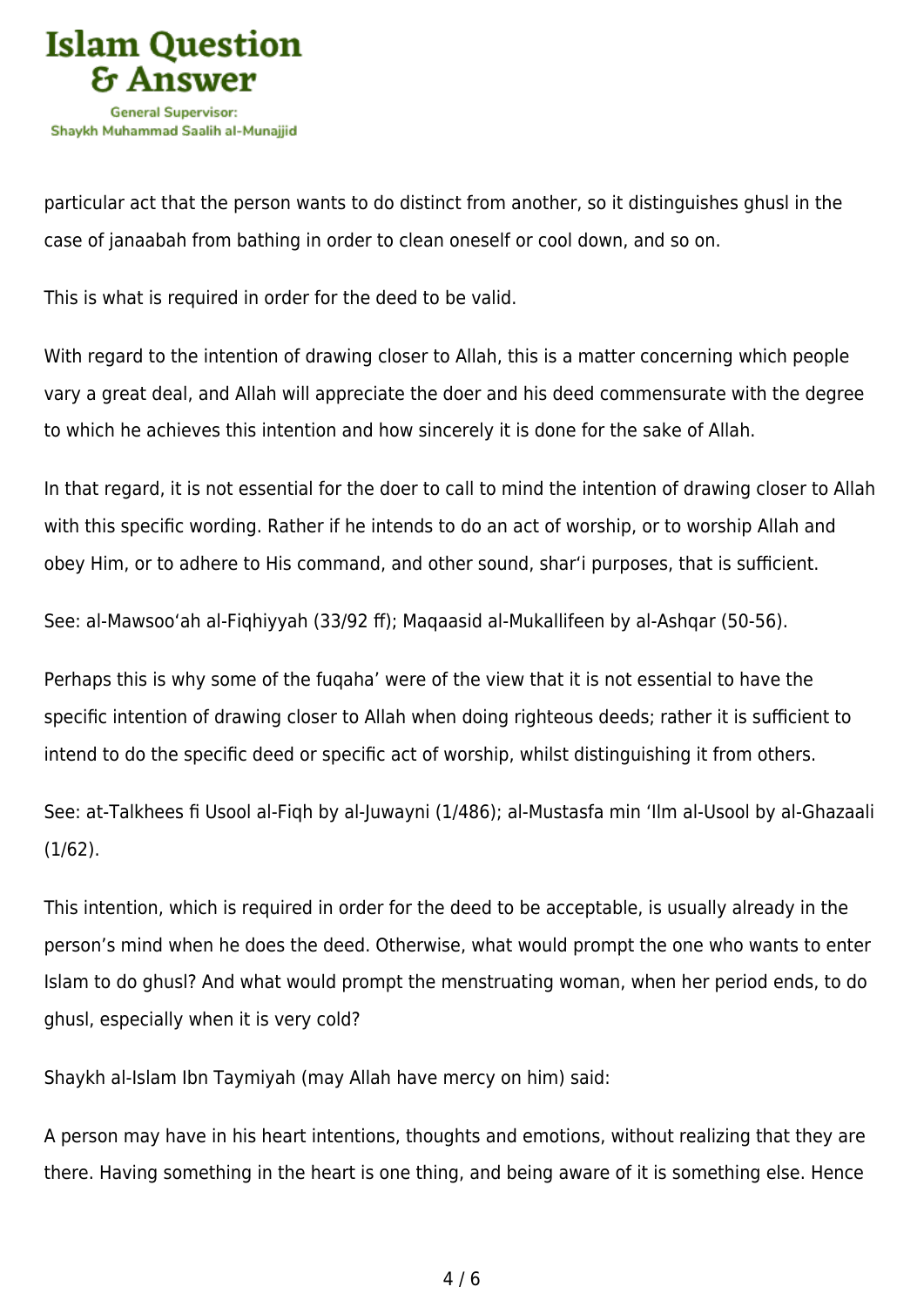

Shavkh Muhammad Saalih al-Munaiiid

you may find someone who tries hard to have a certain thought or feeling or intention in his heart, when it is already there, so you see him putting a great deal of effort into that because of his ignorance. This is like the one who experiences waswaas (whispers from the Shaytaan; persistent thoughts doubting the correctness of his prayer). Anyone who does an action voluntarily and knows what he is doing must already have formed an intention (connected to his action). The idea that he would do that deed without any intention or the will to do it is something that is not possible. The one who knows that he is getting up to pray wants to pray; it cannot be imagined that he would pray unless he wants to pray, so for such a person to strive to attain the intention (niyyah) is a sign that he is unaware of the nature of the intention that is already in his heart.

Similarly, if someone knows that tomorrow is a day of Ramadan, and he is a Muslim who believes that it is obligatory to fast and he wants to fast, then that is the intention of fasting, and when he has his supper, he will have the supper of one who wants to fast. Therefore he will have a different supper on the night before Eid compared to his supper on the nights of Ramadan, because on the night of Eid, he knows that he will not be fasting the next day; he does not want to fast and he does not intend to fast, and he will not eat the supper of one who intends to fast.

This is like one who eats, drinks, walks, rides, and gets dressed, and he knows what he is doing when he does all of these deeds; he must inevitably want to do them, and this is his intention. If he were to say out loud: I want to put my hand in this vessel in order to take a morsel of food to eat, then he would appear very foolish to other people. The same applies to the one who utters such phrases when intending to pray, purify himself or fast.

End quote from Minhaaj as-Sunnah an-Nabawiyyah (5/398-399).

Ibn al-Qayyim (may Allah have mercy on him) said:

The intention (niyyah) means aiming to do something; everyone who has decided to do something is intending to do it, and it is not possible that this could be separate from the intention, because